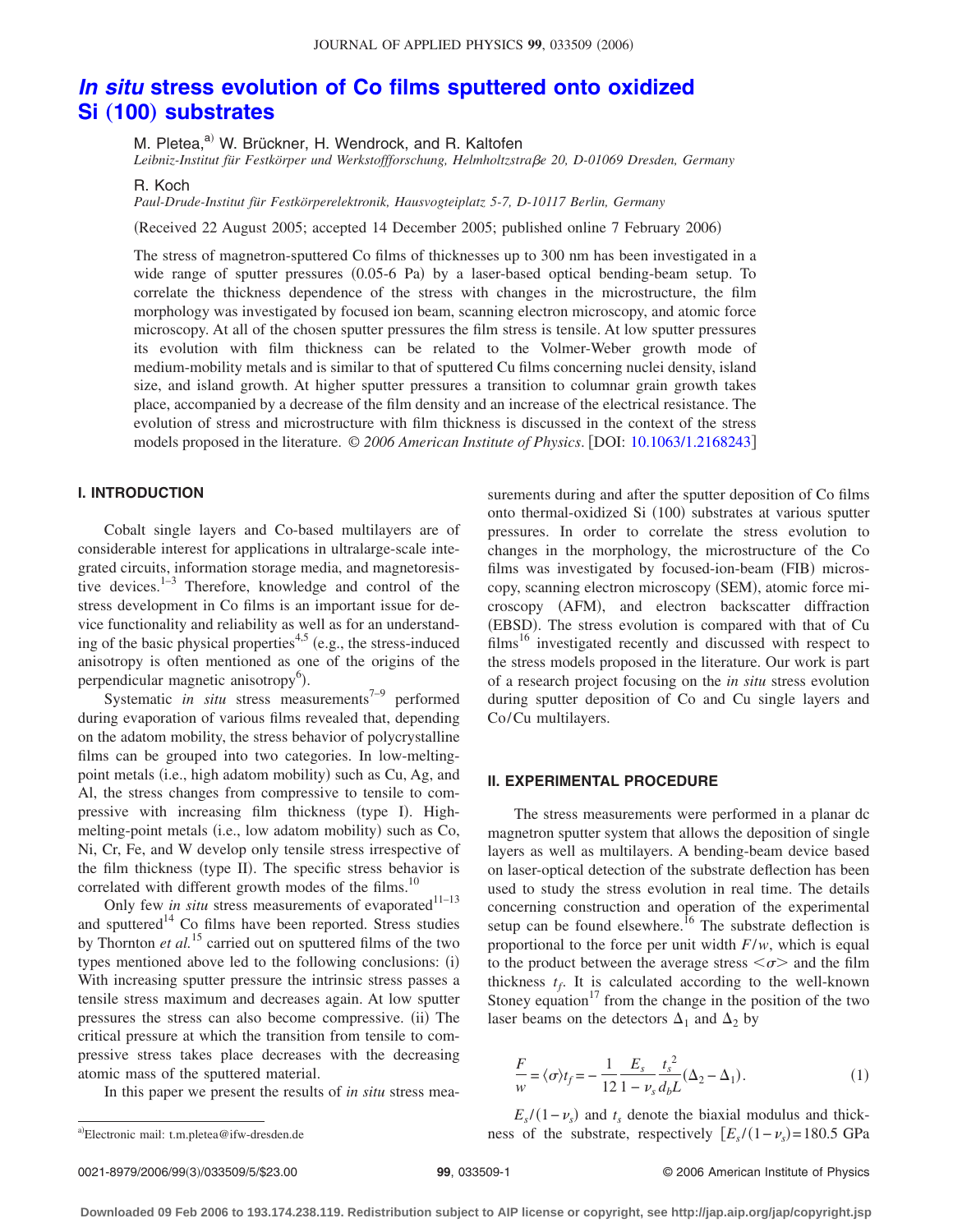

FIG. 1. Evolution of the intrinsic force per unit width measured continuously during (left) and after (right) the sputter deposition of Co films with a rate of 0.05 nm/s and at various Ar pressures as indicated. The thermal force component has been subtracted from the experimental data. The inset shows the evolution of  $(F/w)_{int}$  during the early stages of deposition.

and  $t_s$ =375  $\mu$ m], and  $d_b$  and *L* are the distance between the two parallel beams and the substrate-detector optical path, respectively  $(d_b=30 \text{ mm and } L=495 \text{ mm}).$ 

The base pressure of the sputter system was  $10^{-6}$  Pa. The cobalt target with a purity of 99.99% had a diameter of 75 mm. The mean distance between the target and the grounded substrate was of 175 mm. Argon with a purity of 99.998% was introduced as a working gas into the deposition chamber with a mass flow rate of 10 SCCM (SCCM denotes cubic centimeter per minute at standard temperature and pressure). The sputter pressure was varied in the range of 0.05-6 Pa. In order to keep a constant deposition rate of 0.05 nm/s, the discharge power was varied between 30 and 300 W depending on the sputter pressure used. The film thickness was controlled continuously during the deposition by means of a quartz-crystal oscillator and was checked after the deposition by a Dektak stylus profiler. The substrate temperature was determined by a thermocouple during and after the deposition.

The microstructure analyses of the sputtered films were performed *ex situ* with a focused ion beam system FIB 200 (FEI Company), a field-emission SEM (FE-SEM) Gemini 1530 (Zeiss NTS) equipped with an EBSD system Channel 5 (HKL Technology), as well as a Veeco DI 3100 AFM.

The electrical resistance of the Co films was measured at room temperature (RT) by the van der Pauw method. In order to estimate the mass density of the samples the weight was measured before and after the deposition.

### **III. RESULTS**

Figure 1 shows the evolution of the intrinsic component of the force per unit width  $(F/w)_{\text{int}}$ , which develops during and after the sputter deposition of 300-nm-thick Co films at RT and various sputter pressures.  $(F/w)_{int}$  is obtained by subtracting the thermal stress contribution from the measured *F*/*w* curve. During the deposition the substrate temperature increases slightly by 4° to 15° depending on the Ar pressure. The corresponding thermal stress is calculated by using the linear thermal-expansion coefficients of the substrate and thin film at RT (i.e.,  $\alpha_{Si} = 2.5 \times 10^{-6} \text{ K}^{-1}$  and  $\alpha_{Co} = 12.5$  $\times 10^{-6}$  K<sup>-1</sup>) and the biaxial modulus of the thin film (i.e.,  $E_f$ =211 GPa and  $\nu_f$ =0.32 for polycrystalline Co). The ther-



FIG. 2. The evolution of the average intrinsic stress during the sputter deposition of Co films calculated from Fig. 1 for film thickness above 10 nm (a) and the average intrinsic stress at 300 nm as a function of Ar pressure (b). The thermal stress component has been subtracted from the experimental data.

mal component  $(F/w)_{\text{th}}$  is compressive and estimated to be smaller than 23% of the measured *F*/*w*. For example, at a sputter pressure of 6 Pa a value of  $(F/w)_{\text{th}} = 15$  N/m is obtained for a 300-nm-thick Co film.

At all film thicknesses and sputter pressures  $(F/w)_{int}$  is tensile (Fig. 1). At low Ar pressures  $(0.05$  and  $0.2$  Pa) a relatively large tensile stress contribution is observed at the early stages of the deposition, which levels off at a thickness of about 10 nm. At higher Ar pressures  $(0.5\n-6 \text{ Pa})$ ,  $(F/w)_{\text{int}}$ increases almost linearly with film thickness up to 300 nm, where the deposition was stopped. The slope of the  $(F/w)_{int}$ curve is highest at 0.5 Pa, similar to that previously observed by Klokholm and Berry.<sup>11</sup> Upon increasing the Ar pressure to 2 or 6 Pa, the slope of the force curve and, accordingly, the related stress decrease significantly. The stress dependence on sputter pressure is summarized in Fig. 2, which shows the average intrinsic stress calculated by Eq.  $(1)$  for the continuous Co films, i.e., at thicknesses above 10 nm. After the deposition the stress becomes immediately constant and does not change during the next 16 h, demonstrating that the stress relaxation is negligible in the entire range of sputter pressures investigated.

Figure 3 shows the cross-sectional FIB images of the Co films deposited at different sputter pressures. The FIB images clearly show that the Co films sputtered at higher sputter pressures  $(0.5, 2,$  and  $6$  Pa) grow by columnar grains. The average grain size decreases from about 80 to 60 nm with increasing sputter pressure.

The AFM investigation reveals that the surface roughness of the Co films increases considerably upon raising the sputter pressure. Two examples at sputter pressures of 0.05 and 6 Pa are shown in Figs.  $4(a)$  and  $4(c)$ , respectively. Whereas at 0.05 Pa the roughness is as low as 0.5 nm, it increases by more than one order of magnitude to 6 nm for a sputter pressure of 6 Pa. The results obtained by the SEM [Figs.  $4(b)$  and  $4(d)$ ] are similar to those obtained by the AFM investigations. Interestingly, for samples deposited at higher pressures (2 and 6 Pa) pronounced black contours separating the grains can be seen in the SEM images [Fig. 4(d)]. This is the result of the "open" columnar microstructure.

We could not deduce the grain size from EBSD measure-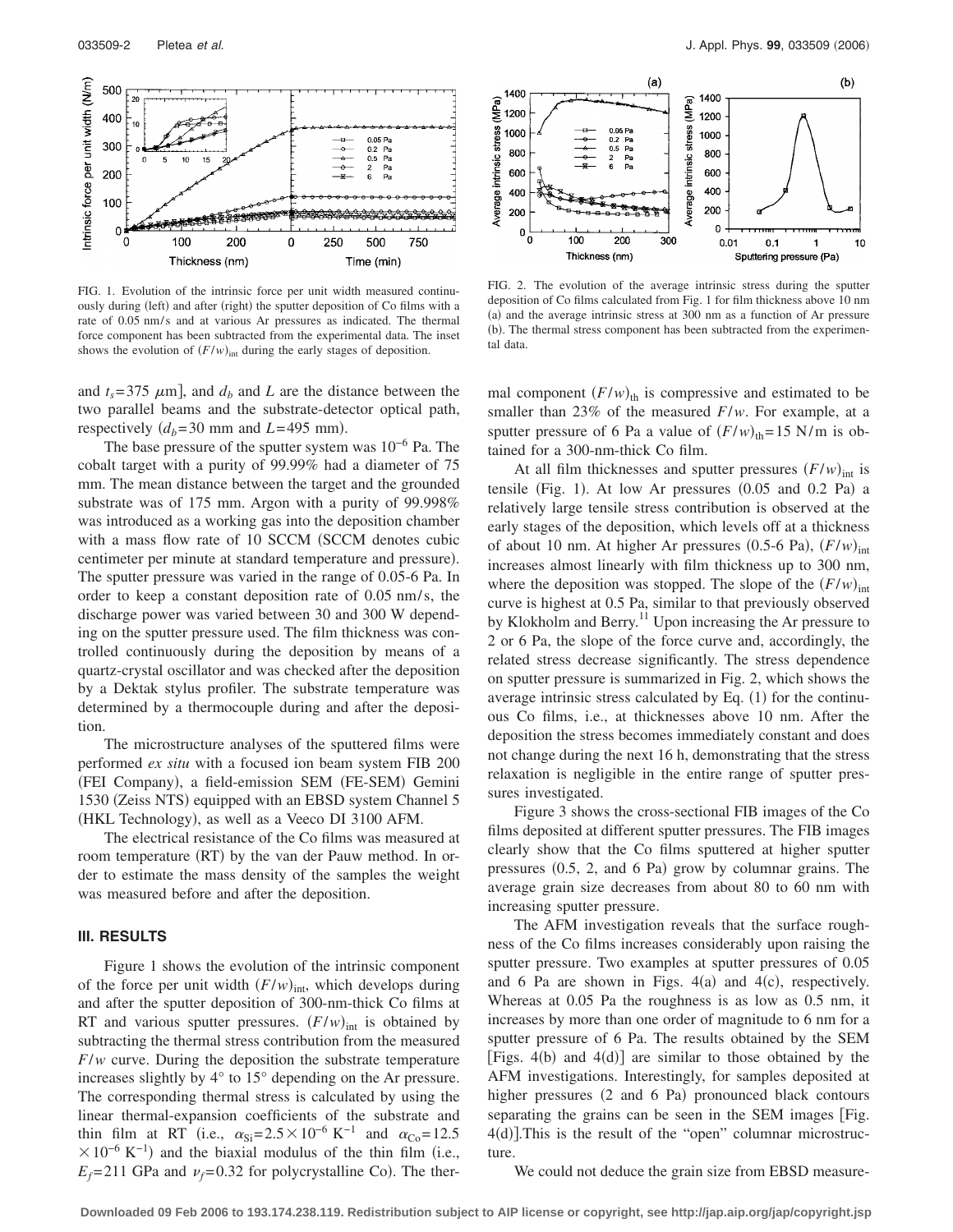

FIG. 3. The cross-sectional FIB images of Co films with a thickness of about 300 nm and deposited with a rate of 0.05 nm/s at Ar pressures of (a) 0.05 Pa, (b) 0.2 Pa, (c) 0.5 Pa, (d) 2 Pa, and (e) 6 Pa.

ments because no diffraction patterns were obtained which might be a hint for very small and/or distorted crystallites.

Also, the electrical resistance and the mass density of the Co films depend significantly on the sputter pressure. Whereas the resistance increases with sputter pressure, the mass density of the film decreases. The results of the microstructure investigations, mass density, and resistivity data are summarized in Table I.

### **IV. DISCUSSION**

As revealed by our experiments, the stress, growth, and morphology of the sputtered Co films as well as their physi-



FIG. 4. The AFM  $[(a)$  and  $(c)]$  and SEM  $[(b)$  and  $(d)]$  images of 300-nmthick Co films sputtered at Ar pressures of 0.05 and 6 Pa.

cal properties are characterized by a strong dependence on the sputter pressure. Our structural investigations show that the Co films grow by the Volmer-Weber mode. The SEM images of the samples deposited at low Ar pressures (not shown here) confirm discontinuous film morphology at thicknesses below 10 nm. The film stress actually is very similar to that of polycrystalline metal films that are at the transition between high and low adatom mobilities (Sec. I). In the coalescence stage a large tensile stress develops due to the formation of grain boundaries, $18-21$  which levels off when the films become continuous at a thickness of about 10 nm. This is consistent with the stress behavior of the lowmobility metal films prepared in previous studies by evaporation.<sup>10</sup>

Beyond the initial stage of the deposition an inhomogeneous tensile stress is developed in the depth of Co films for all values of sputter pressure [Fig.  $2(a)$ ]. We assume that the microstructure which develops with film thickness has a dominant role for the development of the inhomogeneous stress in the film depth; i.e., for high sputter pressure, the open microstructure evolves with the increase of film thickness. The details of the stress dependence on the film thickness cannot be understood by the presented results. Therefore, further microstructure investigations are necessary in order to know how the microstructure evolves with film thickness.

Now we discuss the compressive stress contribution at low sputter pressures. Two mechanisms have been proposed in the literature for the compressive stress contribution appearing in the continuous films. For evaporated films capillarity effects $8$  in the island stage were considered to generate a compressive strain field that is propagated into the continuous film upon further growth.<sup>22</sup> It decreases with film thickness when the strain information from the interface gets gradually lost due to incorporation of defects. For sputtered films the compressive stress has been attributed to lattice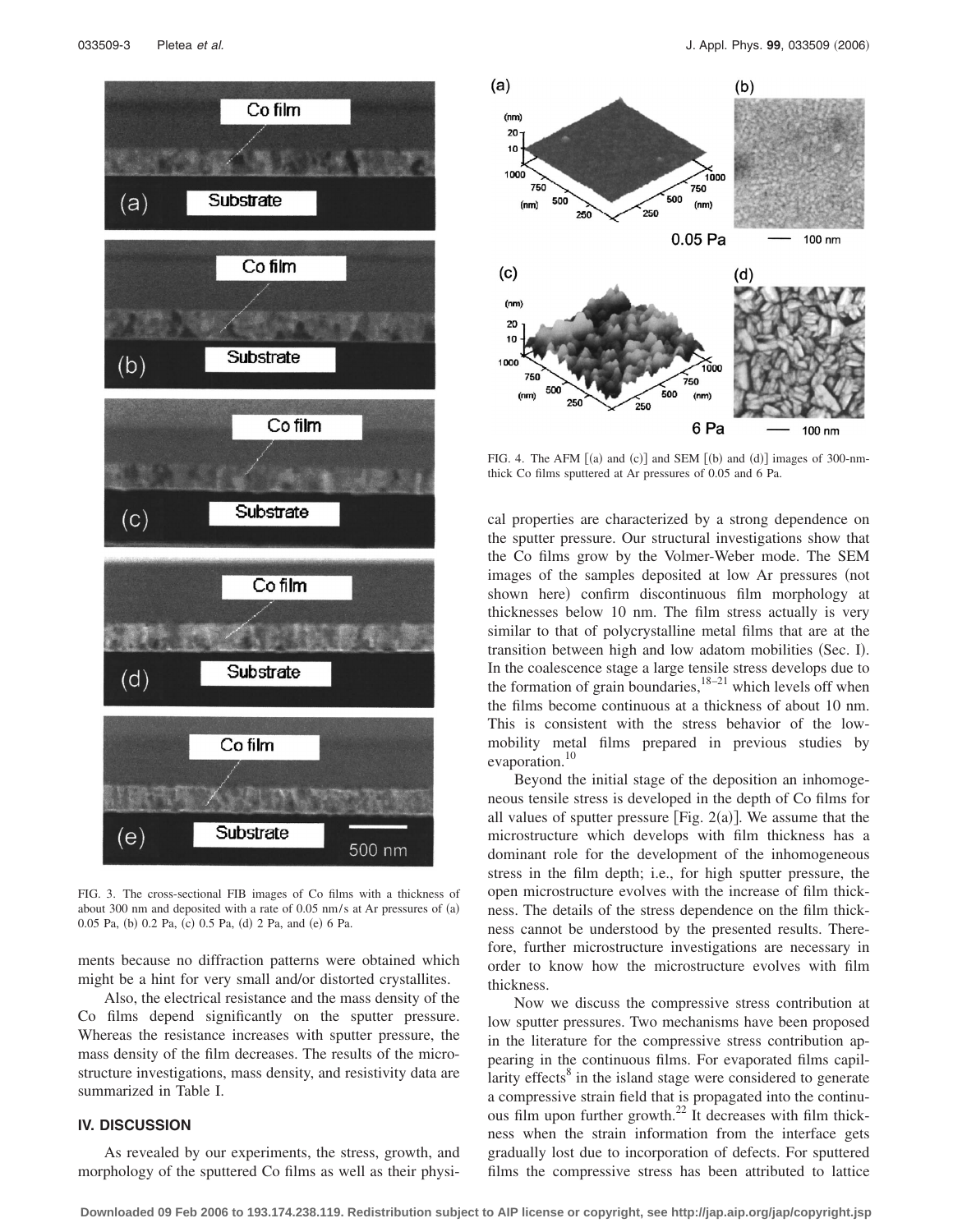TABLE I. The results of microstructure investigations, resistivity, and mass density data of Co films with a thickness of about 300 nm for various sputter pressures as indicated. Grain-size information has been obtained from FIB images by interactive linear analysis. The surface roughness is represented by a root-mean-square (rms) value determined over a  $1 \times 1 \ \mu m^2$  area of the AFM images.

| Sputter pressure                                                                                                  | $0.05$ Pa | $0.2$ Pa | $0.5$ Pa | $2$ Pa | 6 Pa |
|-------------------------------------------------------------------------------------------------------------------|-----------|----------|----------|--------|------|
| Grain size (nm) (FIB cut)                                                                                         | 83        |          | 88       |        | 62   |
| Surface roughness (rms) (nm)                                                                                      | 0.5       | 0.8      | 2.0      | 3.6    | 6.0  |
| Resistivity (10 <sup>-8</sup> $\Omega$ m) (Resistivity of bulk Co at RT is<br>$5.7 \times 10^{-8}$ $\Omega$ m.)   | 10.5      | 10.4     | 14.3     | 45.2   | 69.8 |
| Mass density $(10^3 \text{ kg/m}^3)$ (Mass density of bulk Co at<br>RT is $8.90 \times 10^3$ kg/m <sup>3</sup> .) | 5.84      |          | 5.60     |        | 4.75 |

distortions produced by energetic particles striking the film, a mechanism known as "atomic peening".<sup>23,24</sup> In the experiments presented here  $[Fig. 2(a)]$  and also for sputtered Cu films<sup>16</sup> the compressive stress contribution decreases again at a thickness of about 150 nm, a finding that is accounted for only by the first mechanism.

As evidenced by the FIB investigations, with increasing Ar pressure a transition to columnar grain growth takes place. This change in the grain growth has to be attributed to a decreasing kinetic energy of the Co atoms as a direct consequence of the increasing slowing down and thermalization of the sputtered particle flux in collisions with the sputter gas atoms. Again in agreement with previous studies $10,11$  the stress of such films is tensile and dominated by the grainboundary relaxation mechanism.<sup>18</sup> A linear increase of  $F/w$ with film thickness is expected, which is nearly fulfilled for the  $(F/w)_{\text{int}}$  curve at 0.5 Pa.

At Ar pressures above 0.5 Pa the tensile stress decreases again. In a recent study by Misra and Nastasi<sup>25</sup> a similar behavior was observed for sputtered Cr films. The crosssectional transmission electron microscopy on the Cr films prepared at higher sputter pressures  $(>0.5$  Pa) revealed a columnar porosity at the grain boundaries. As discussed by Misra and Nastasi<sup>25</sup> and Muller<sup>26</sup> the density at the grain boundaries strongly affects the interatomic forces there and can explain the lowering of the tensile stress. Such a porous morphology is obtained when the kinetic energy of the impinging target atoms becomes too small due to the increasing thermalization at higher sputter pressures. In fact, our SEM investigations indicate a more open microstructure at the grain boundaries for the samples deposited at Ar pressures above 0.5 Pa, which, accordingly, is responsible for the observed reduction of the tensile stress.

The evolution from a relatively dense to a more open microstructure with higher surface roughness is further corroborated by the increase in electrical resistivity measured at RT from about  $10 \times 10^{-8}$  to  $70 \times 10^{-8}$  Ωm and by the reduction of the mass density from  $5.84 \times 10^3$  to 4.75  $\times$  10<sup>3</sup> kg/m<sup>3</sup>.

### **V. CONCLUSIONS**

We investigated the stress of sputtered Co films at various sputter pressures (0.05-6 Pa) up to a thickness of 300 nm and related it to the morphology. At low sputter pressures  $(0.05-0.2$  Pa) the evolution of stress and morphology resembles that of Volmer-Weber metal films with medium adatom mobility. A large tensile stress due to grain-boundary formation dominates only in the discontinuous films. With increasing sputter pressure the kinetic energy of the sputtered Co atoms decreases due to rising collisions with the sputter gas phase and a transition to columnar grain growth takes place. Accordingly, a nearly constant tensile stress is observed during the entire growth, which reaches its maximum value at a sputter pressure of about 0.5 Pa. At even higher sputter pressures the microstructure of the Co films becomes more open, indicating that the surface mobility of the impinging atoms has decreased further and the tensile stress contribution is reduced again. The evolution of stress can be fully understood and described by a combination of the stress mechanisms proposed already in the literature for evaporated and sputtered films. The sputter pressure proves to be a sensitive deposition parameter for controlling the stress, growth, and morphology of sputtered thin films.

### **ACKNOWLEDGMENTS**

The authors would like to thank T. Mühl for useful suggestions, M. Stangl for resistivity measurements, and I. Fiering, C. Krien, and R. Vogel for technical assistance. This work was supported by the Deutsche Forschungsgemeinschaft (Project No. SCHN 353/15-2).

- <sup>1</sup>J. F. Liu, J. Y. Feng, and W. Z. Li, Nucl. Instrum. Methods Phys. Res. B **194**, 289 (2002).
- <sup>2</sup>S. Parkin, X. Jiang, C. Kaiser, A. Panchula, K. Roche, and M. Samant, Proc. IEEE **91**, 661 (2003).
- <sup>3</sup>J. F. Bobo, L. Gabillet, and M. Bibes, J. Phys.: Condens. Matter **16**, S471  $(2004)$ .
- (2004).<br><sup>4</sup>A. Gerber, *et al.* J. Magn. Magn. Mater. **242**, 90 (2002).<br><sup>5</sup>D. Elefont D. Tietien B. Schoefer D. Eekert B. Keltofen
- <sup>5</sup>D. Elefant, D. Tietjen, R. Schaefer, D. Eckert, R. Kaltofen, M. Mertig, and C. M. Schneider, J. Appl. Phys. **91**, 8590 (2002).
- <sup>6</sup>J. I. Hong, S. Sankar, A. E. Berkowitz, and W. F. Egelhoff, J. Magn. Magn. Mater. **285**, 359 (2005).<br><sup>7</sup>P. Kosh. D. Winey. A. Führm.
- R. Koch, D. Winau, A. Führmann, and K. H. Rieder, Phys. Rev. B **44**,  $3369(1991).$ <sup>8</sup>B Abermann
- ${}^{8}R$ . Abermann, R. Kramer, and J. Mäser, Thin Solid Films **52**, 215 (1978).
- <sup>9</sup>R. Abermann, Mater. Res. Soc. Symp. Proc. **239**, 25 (1992).
- <sup>10</sup>R. Koch, J. Phys.: Condens. Matter **6**, 9519 (1994).
- <sup>11</sup>E. Klokholm and B. S. Berry, J. Electrochem. Soc. **115**, 823 (1968).
- <sup>12</sup>Th. Gutjahr-Löser, D. Sander, and J. Kirschner, J. Magn. Magn. Mater. **220**, L1 (2000).
- <sup>13</sup>D. Sander, S. Ouazi, V. S. Stepanyuk, D. I. Bazhanov, and J. Kirschner, Surf. Sci. 512, 281 (2002).
- <sup>14</sup>Z. Zhou and Y. Fan, Thin Solid Films **272**, 43 (1996).
- . 15J. A. Thornton, J. Tabock, and D. W. Hoffmann, Thin Solid Films **<sup>64</sup>**, 111  $(1979)$
- . 16M. Pletea, W. Brückner, H. Wendrock, and R. Kaltofen, J. Appl. Phys. **<sup>97</sup>**, 054908 (2005).